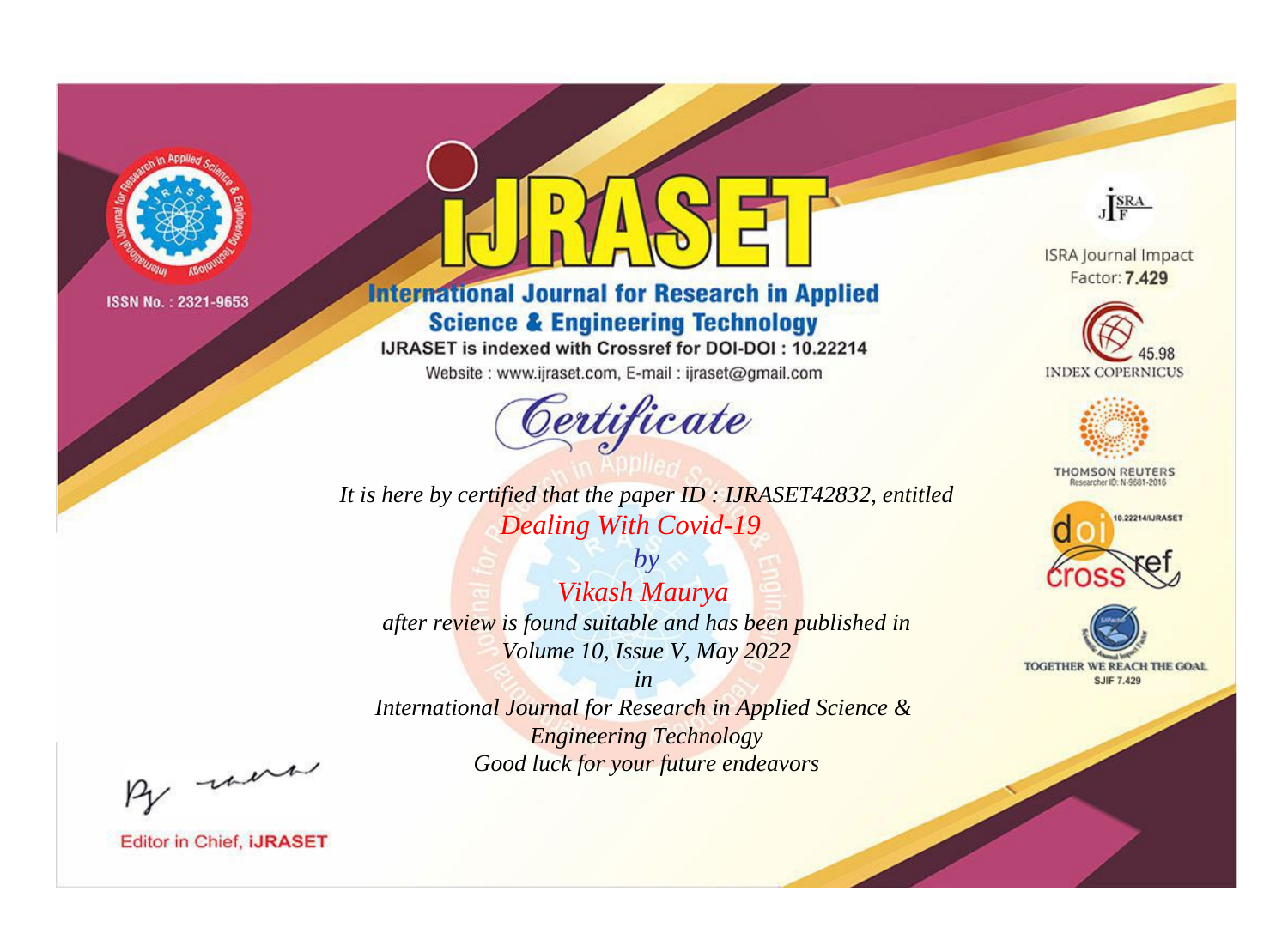

# **International Journal for Research in Applied Science & Engineering Technology**

IJRASET is indexed with Crossref for DOI-DOI: 10.22214

Website: www.ijraset.com, E-mail: ijraset@gmail.com



*It is here by certified that the paper ID : IJRASET42832, entitled Dealing With Covid-19*

*by Sumit Anshul after review is found suitable and has been published in Volume 10, Issue V, May 2022*

*in International Journal for Research in Applied Science & Engineering Technology Good luck for your future endeavors*



**Editor in Chief, IJRASET** 

**ISRA Journal Impact** Factor: 7.429

JERA





**THOMSON REUTERS** 



TOGETHER WE REACH THE GOAL **SJIF 7.429**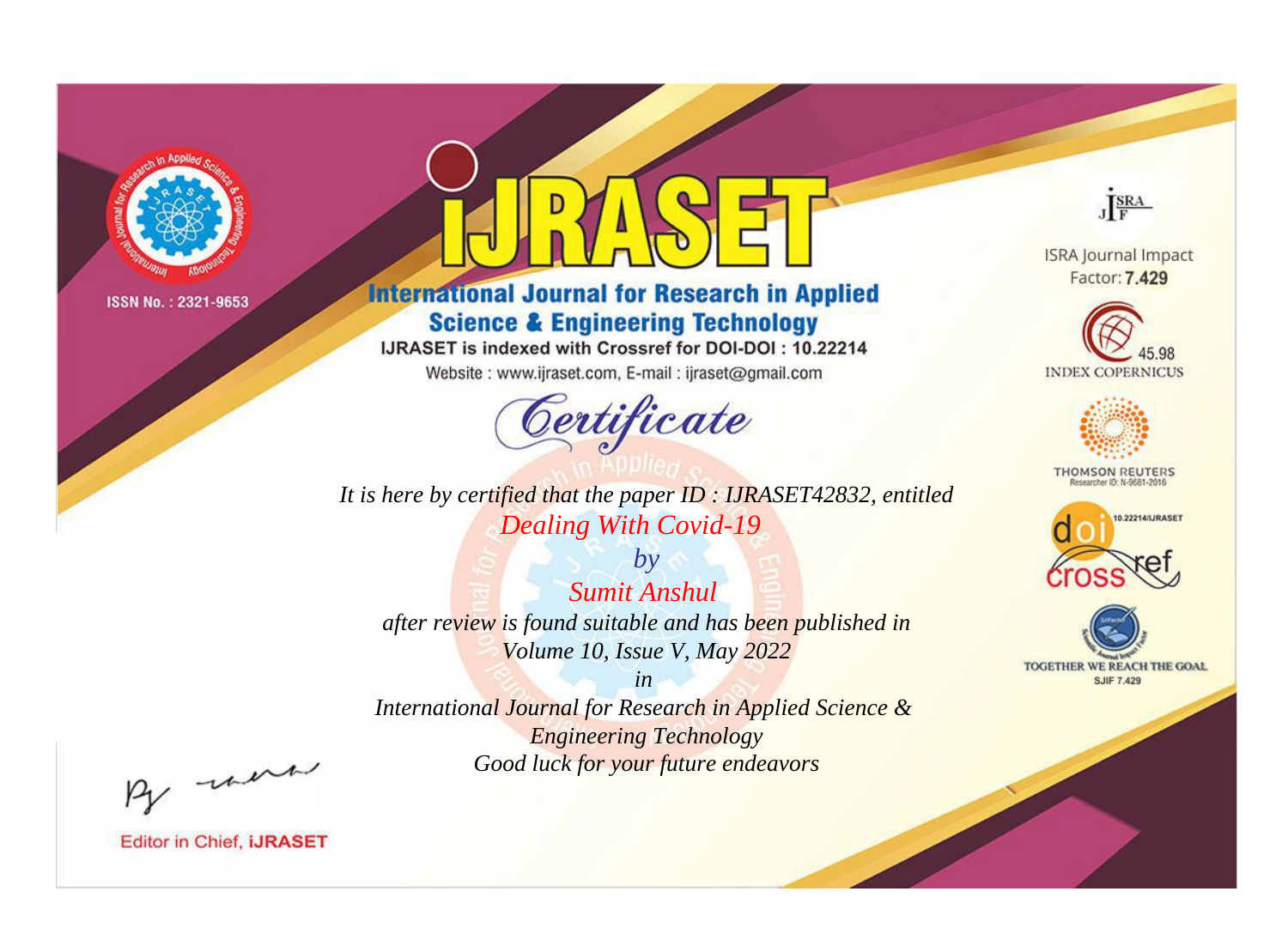

# **International Journal for Research in Applied Science & Engineering Technology**

IJRASET is indexed with Crossref for DOI-DOI: 10.22214

Website: www.ijraset.com, E-mail: ijraset@gmail.com



*It is here by certified that the paper ID : IJRASET42832, entitled Dealing With Covid-19*

*by Aakash after review is found suitable and has been published in Volume 10, Issue V, May 2022*

*in International Journal for Research in Applied Science & Engineering Technology Good luck for your future endeavors*



**Editor in Chief, IJRASET** 

**ISRA Journal Impact** Factor: 7.429

JERA





**THOMSON REUTERS** 



TOGETHER WE REACH THE GOAL **SJIF 7.429**